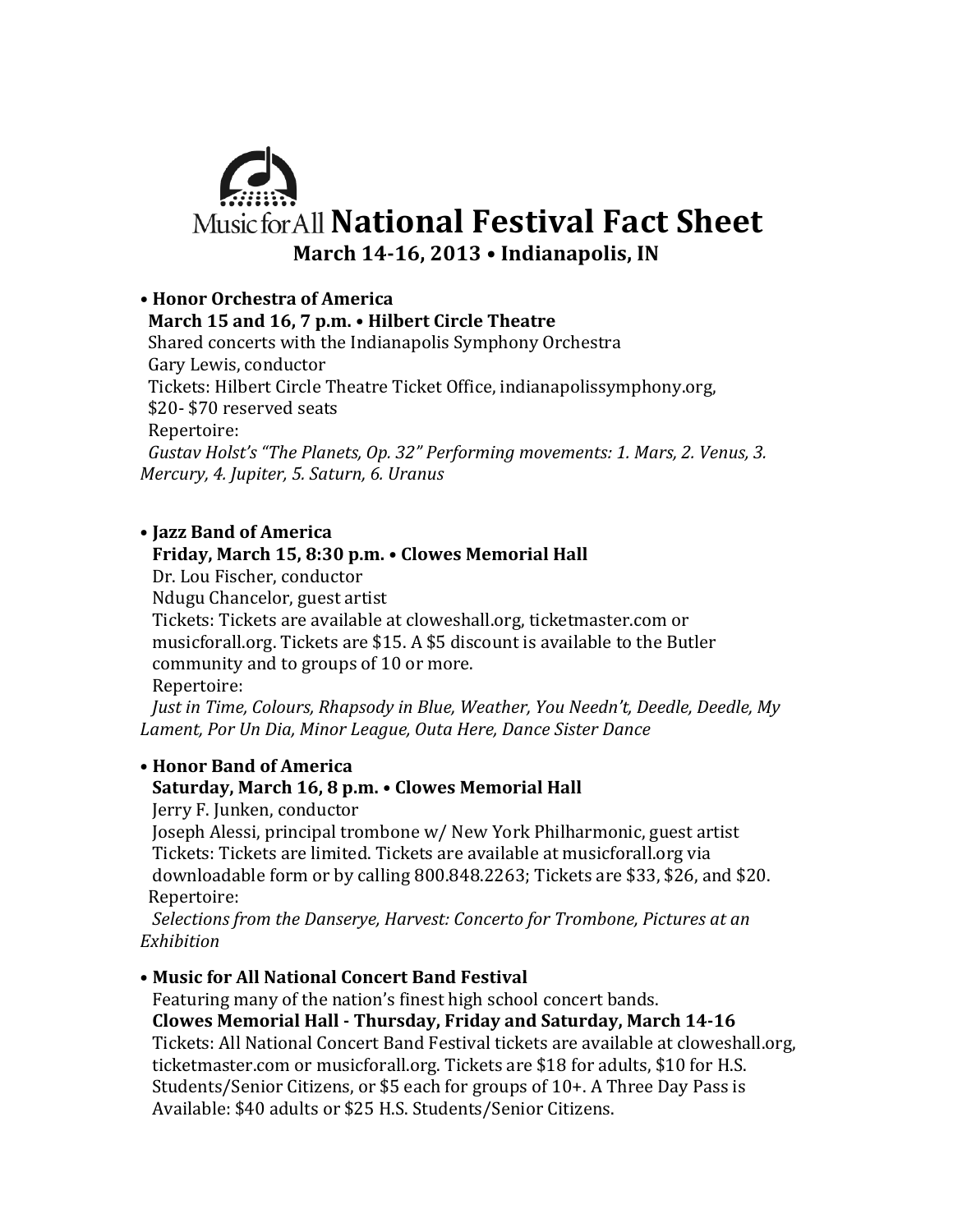### • **FREE CONCERTS!**

**Sandy Feldstein National Percussion Festival: Friday, March 15,** 8:00 a.m. – 5:30 p.m., Warren Performing Arts Center **Middle School National Music Festival:** Friday, March 15, 10:15 am – 4:45 p.m. Howard L. Schrott Center for the Arts, Butler University **Orchestra America National Festival:** Saturday, March 16, 8:00 a.m. - 1:00 p.m., Hilbert Circle Theatre

## **Festival Statistics**

- 31 total invited and additional ensembles
- 3 Honor Ensembles

## • Honor ensemble conductors:

HBOA: **Jerry F. Junkin**, Professor of Instrumental Conducting and Director Of Bands, Sarah and Ernest Butler School of Music at the University of Texas at Austin

HOOA: Gary Lewis, Director of Orchestra Studies, University of Colorado at Boulder

JBOA: **Dr. Lou Fischer,** Professor of Music, Jazz activities coordinator, and jazz ensemble director at Capital University in Columbus, Ohio

## • Honor ensemble guest artists:

Joseph Alessi, trombone, HBOA

Ndugu Chancelor, drummer, percussionist, has coproduced recordings for Santana, George Duke, The Crusaders, Joe Sample Wilton Felder, Tina Turner and has earned gold and platinum albums and grammy awards, JBOA

- Invited concert bands, orchestras, percussion ensembles and honor ensemble members come from 28 states
- List of states involved: Alabama, Arizona, California, Colorado, Florida, Georgia, Illinois, Indiana, Iowa, Kansas, Kentucky, Louisiana, Massachusetts, Maryland, Missouri, Nevada, New Jersey, New York, North Carolina, Ohio, Oklahoma, Pennsylvania, South Carolina, Tennessee, Texas, Utah, Virginia and Washington
- 1 Honor Band students from Indiana
- 9 Honor Orchestra students from Indiana
- List of Indiana schools that have students in Honor Ensembles: